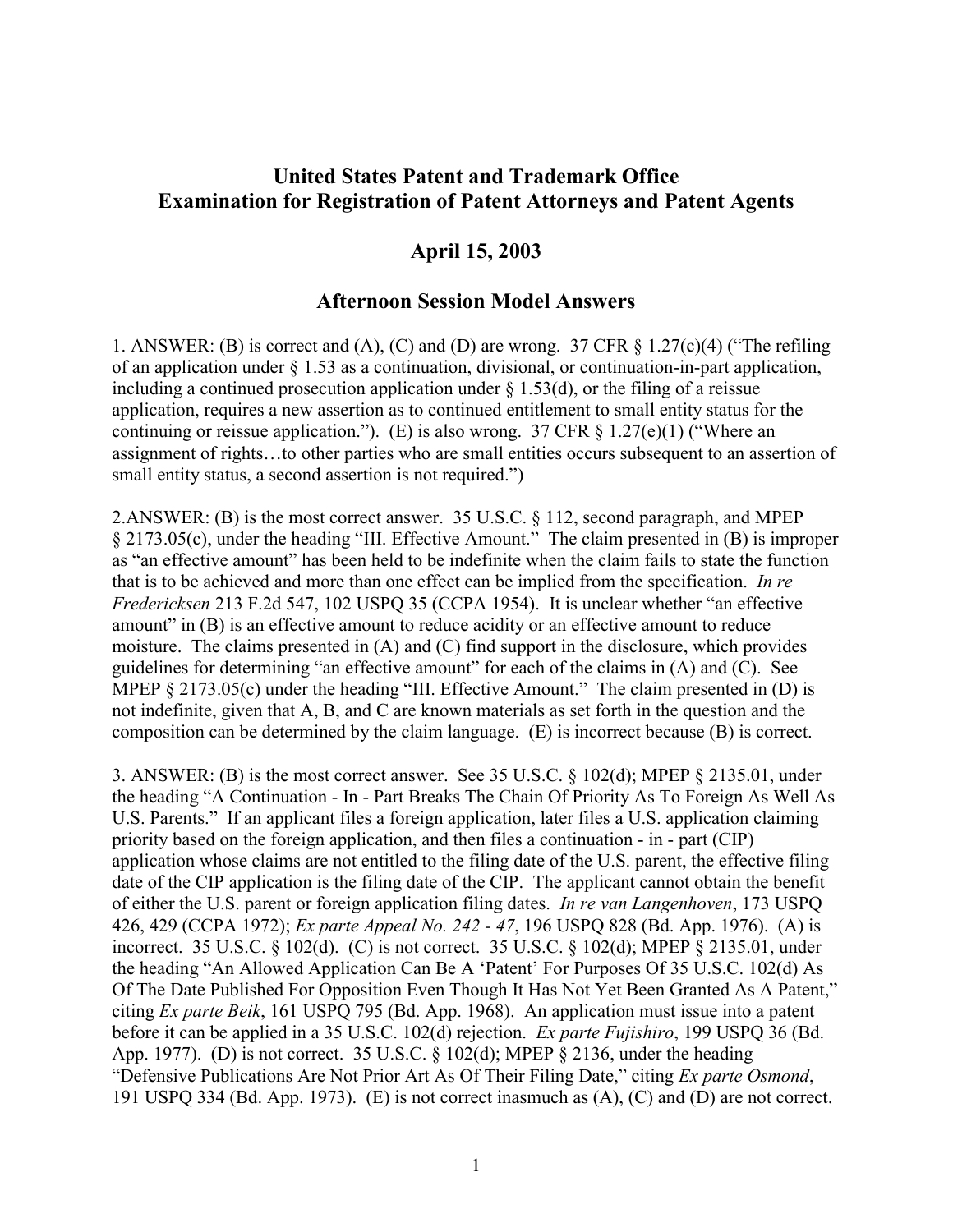4. ANSWER: (C) is the most correct answer. As stated in MPEP § 709, under the heading "Request By The Applicant," subheading "Request for Suspension Under 37 CFR 1.103(b) or (c)," "The Office will not grant the requested suspension of action unless the following requirements are met: (A) the request must be filed with the filing of a CPA or an RCE…(1) if the request is filed with an RCE, the RCE must be in compliance with 37 CFR 1.114, *i.e.,* the RCE must be accompanied by a submission and the fee set forth in 37 CFR 1.17(e). Note that the payment of the RCE filing fee may not be deferred and the request for suspension cannot substitute for the submission." The RCE was improper because no submission in reply to the outstanding Office action accompanied the RCE. Since the RCE was improper, the Office will not recognize the request for suspension. The time period set in the final rejection continues to run from the mail date of the Office action. Since the Office action did not set a period for reply, applicant has a maximum period of six months for reply. A reply was due on February 8, 2003. Since the RCE was improper and the Office did not recognize the request for suspension, the application became abandoned at Midnight of February 8, 2003. (A), (B) and (E) are not correct. As stated in MPEP § 706.07(h), under the heading "Submission Requirement," "If a reply to an Office action under 35 U.S.C. 132 is outstanding, the submission must meet the reply requirements of 37 CFR 1.111. See 37 CFR 1.114(c)." An RCE that is not accompanied by a submission is an improper RCE. As stated in MPEP § 706.07(h), under the heading "Initial Processing," subheading "Treatment of Improper RCE," "An improper RCE will **not** operate to toll the running of any time period set in the previous Office action for reply to avoid abandonment of the application." The period for filing a proper reply was six months inasmuch as no shortened statutory period for reply was set. A proper reply to the final rejection was not filed. Therefore, the application went abandoned for failure to file a proper reply to the final rejection. (D) is not correct. As set forth in MPEP § 706.07(f) under the heading "Examiner's Amendments," paragraph (H), "[a]n examiner's amendment may not be made more than 6 months from the date of the final Office action, as the application would be abandoned at that point by operation of law."

5. ANSWER: (A) is the most correct answer. See MPEP § 706.02(b), under the heading "Overcoming a 35 U.S.C. § 102 Rejection Based on a Printed Publication or Patent." (B), and (C) are incorrect because they present showings that support the rejection. See MPEP § 706.02(b), *supra*. (D) are not correct because to perfect priority under 35 U.S.C. §§ 119(e) or 120 it is, *inter alia*, necessary to amend the specification of the application to contain a specific reference to a prior application having a filing date prior to the reference. See MPEP § 706.02(b), supra. Furthermore, the declaration is not to be amended. (E) is incorrect because (B), (C) and (D) are incorrect.

6. ANSWER: (C) is the most correct answer. See MPEP § 1411.01. As to (A) see MPEP § 1402. A reissue patent is not granted. As to (B), new matter may not be entered in a reissue. As to (D) see MPEP § 1412.03. Since (A), and (B) are incorrect, (E) is incorrect.

7. ANSWER: (A) is the most correct answer. See 35 U.S.C. § 111; 37 CFR § 1.53; MPEP § 601.01. As provided in MPEP § 601.01(a), the oath or declaration for an application filed under 37 CFR  $\S$  1.53(b) can be submitted after the filing date. Answers (B), (C), (D) and (E) are incorrect. 37 CFR  $\S$  1.53(b); MPEP  $\S$  601.01. 37 CFR  $\S$  1.53(b) provides that a filing date is granted on the date on which a specification as prescribed by 35 U.S.C. § 112 containing a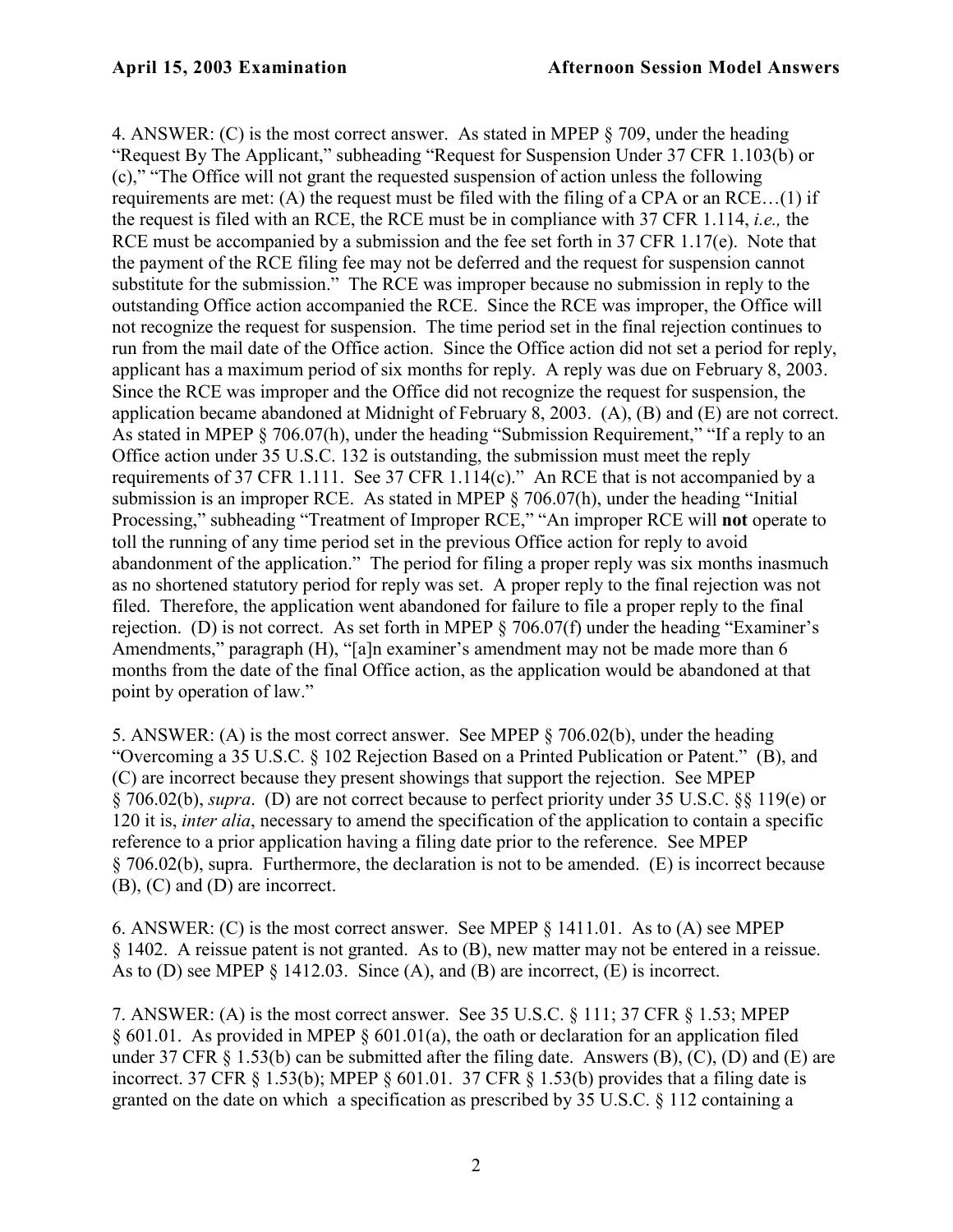description pursuant to  $\S 1.71$  and at least one claim pursuant to  $\S 1.75$ , and any drawing required by  $\S$  1.81(a) are filed in the Office. Thus, (B), (C), (D) and (E) are needed to obtain a filing date.

8. ANSWER: (B) is the most correct answer. See 37 CFR §§ 1.51(b), 1.53(b), and 1.63(d)(1)(iv); MPEP § 201.06(c), under the heading "Specification and Drawings," and MPEP § 602.05(a). (A) is incorrect. As indicated by MPEP  $\S 201.06(c)$ , a continuation application may be filed under 35 U.S.C. § 111(a) by providing a copy of the prior application, including a copy of the signed declaration in the prior application, as filed. (C) is incorrect. As indicated by MPEP § 201.06(c), a continuation application may be filed under 35 U.S.C. § 111(a) by providing a new specification and drawings and a newly executed declaration provided the new specification and drawings do not contain any subject matter that would have been new matter in the prior application. (D) is incorrect. The oath or declaration is needed to name the same inventor in the continuation application. 37 CFR  $\S$  1.53(b); MPEP  $\S$  201.06(c). (E) is incorrect because (A), (C) and (D) are incorrect.

9. ANSWER: (C) is the most correct answer. MPEP § 106 states: "[t]he assignee of record of the entire interest in an application may intervene in the prosecution of the application, appointing an attorney or agent of his or her own choice. See 37 CFR § 3.71. Such intervention, however, does not exclude the applicant from access to the application to see that it is being prosecuted properly, unless the assignee makes specific request to that effect." (A), (B), (D), and (E) are incorrect. MPEP § 409.03(i) is directly contrary to answer (A), and provides that a nonsigning inventor cannot revoke or give a power of attorney without agreement of all named inventors or the 37 CFR § 1.47(b) applicant. (B) is incorrect. MPEP § 106 does not empower an inventor who has assigned his or her rights to exclude a non-signing joint inventor from accessing an application in which the latter party is named as a joint inventor. (E) is incorrect. MPEP § 106. Corporation D, as an assignee of a part interest, cannot exclude the non-signing joint inventor from access to the application. See also, MPEP § 106.01, which states "While it is only the assignee of record of the entire interest who can intervene in the prosecution of an application or interference to the exclusion of the applicant, an assignee of a part interest or a licensee of exclusive right is entitled to inspect the application." (D) is incorrect because MPEP § 409.03(i) states that a nonsigning inventor is entitled to inspect any papers in the application, and order copies at the price set forth in 37 CFR § 1.19.

10. ANSWER: (B) is the most correct answer. MPEP § 706.01. (A) and (C) are incorrect. As stated by MPEP § 706.01, "The practical difference between a rejection and an objection is that a rejection, involving the merits of the claim, is subject to review by the Board of Patent Appeals and Interferences, while an objection, if persisted, may be reviewed only by way of petition to the Commissioner." (D) is incorrect. MPEP § 706.03(d). (E) is incorrect. As stated in MPEP § 706.01, "If the form of the claim (as distinguished from its substance) is improper, an "objection" is made. An example of a matter of form as to which objection is made is dependency of a claim on a rejected claim, if the dependent claim is otherwise allowable. See MPEP § 608.01(n)."

11. ANSWER: (E) is the most correct answer. See MPEP §§ 306 and 307. MPEP § 306 states, "In the case of a division or continuation application, a prior assignment recorded against the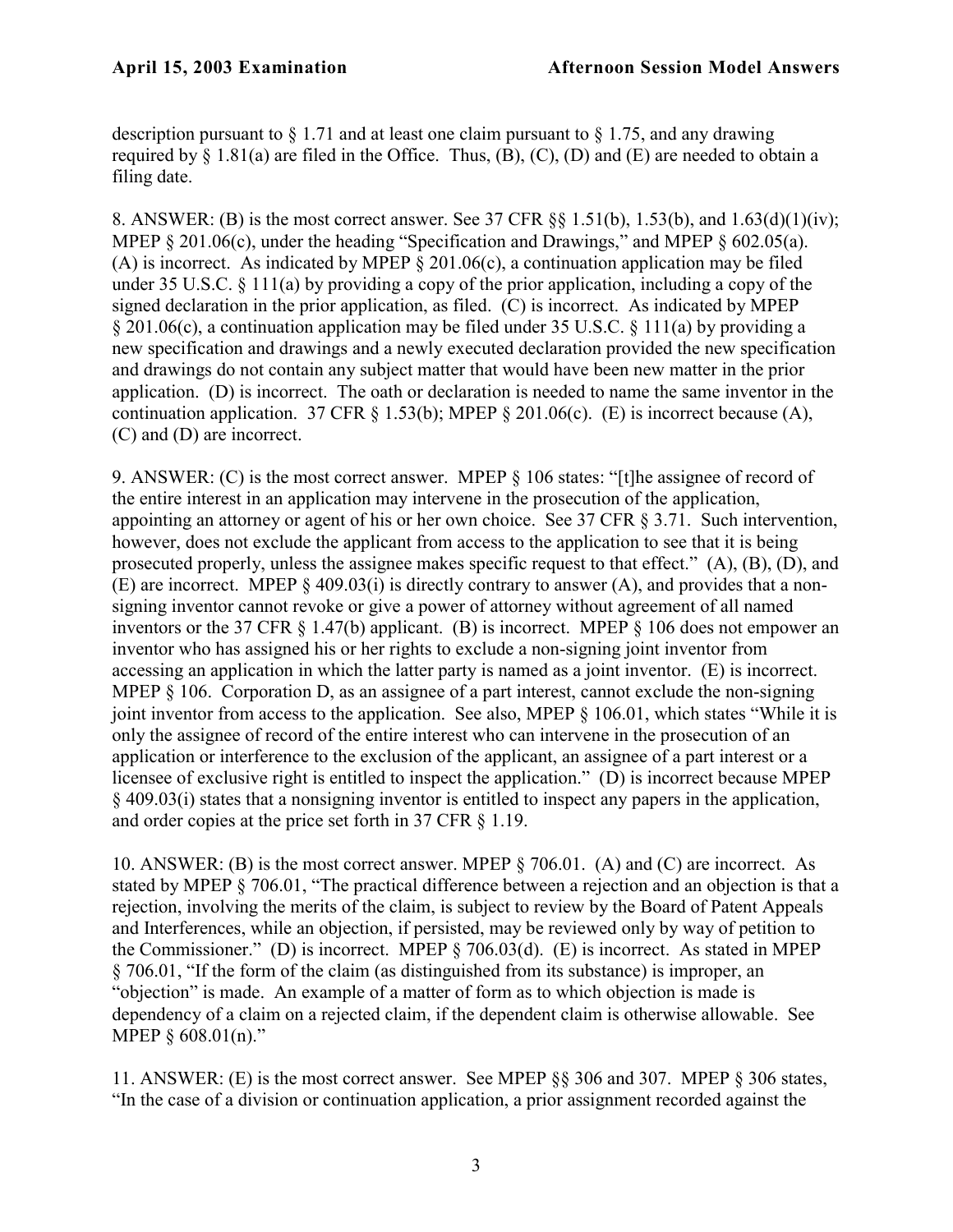original application is applied to the division or continuation application because the assignment recorded against the original application gives the assignee rights to the subject matter common to both applications." MPEP § 307 states, "Irrespective of whether the assignee participates in the prosecution of the application, the patent issues to the assignee if so indicated on the Issue Fee Transmittal form PTOL-85B. Unless an assignee's name and address are identified in item 3 of the Issue Fee Transmittal form PTOL-85B, the patent will issue to the applicant. Assignment data printed on the patent will be based solely on the information so supplied." A new assignment document need not be recorded for a divisional or continuation application where the assignment recorded in the parent application remains the same. Accordingly, answers (A), (B) and (D) are incorrect. In addition, (A), (B) and (D) are incorrect because unless an assignee's name and address are identified in item 3 of PTOL-85B, the patent will issued to the application and the assignee information, even if recorded, will not appear on the patent. (C) is incorrect for the same reason. (B) is also incorrect. There is no connection between the filing receipt, PAIR or the patent application publication and the recorded assignment. Assignment data is reflected on the filing receipt, PAIR, or a patent application publication when applicant includes assignment information for purposes of publication of the application on the transmittal letter. Assignment data printed on the patent will be based solely on the information supplied on the Issue Fee Transmittal Form PTOL-85B. See MPEP §§ 1309 and 1481. Accordingly, answer (E) is correct and answer (C) is incorrect.

12. ANSWER: (D) is the most correct answer. See MPEP § 2292. As to (A) see 37 CFR § 1.602(a). As to (B) see 37 CFR § 1.601(m), which provides that the senior party has earliest effective filing date. As to (C), see MPEP § 2285 regarding merger of reissues and reexamination proceedings. As to (E), (D) is true.

13. ANSWER: (D) is the most correct answer. MPEP § 509.03, under the heading "Correcting Errors In Small Entity Status," states "37 CFR 1.28(c) provides that if small entity status is established in good faith and the small entity fees are paid in good faith, and it is later discovered that such status as a small entity was established in error or through error the Office was not notified of a change of status, the error will be excused upon compliance with the separate submission and itemization requirements of 37 CFR 1.28(c)(1) and (c)(2), and the deficiency payment requirement of 37 CFR 1.28(c)(2)." (A), (B), (C), and (E) are not correct. Small entity status was not appropriate when the assertion of small entity status was filed with the application on November 1, 2002 and none of the actions recited in (A), (B), (C), and (E) would correct the error in claiming small entity status. The only mechanism for correcting a good faith error in claiming small entity status is by filing a request in compliance with 37 CFR § 1.28(c).

14. ANSWER: (C) is the most correct answer. Answers (A), (D) and (E) are incorrect because a broadening reissue application must be filed within two years of issuance of the original patent. 35 U.S.C. § 251; MPEP § 1412.03. Answer (B) is incorrect because the assignee may not file a broadening reissue application. MPEP  $\S$  706.03(x).

15. ANSWER: (A) is the most correct answer. See MPEP § 2137.01, under the heading "The Inventor Is Not Required To Reduce The Invention To Practice," citing *In re DeBaun*, 214 USPQ 933, 936 (CCPA 1982). (B) is not correct. MPEP § 2137.01, under the heading "An Inventor Must Contribute To The Conception Of The Invention," citing, *Fiers v. Revel*, 25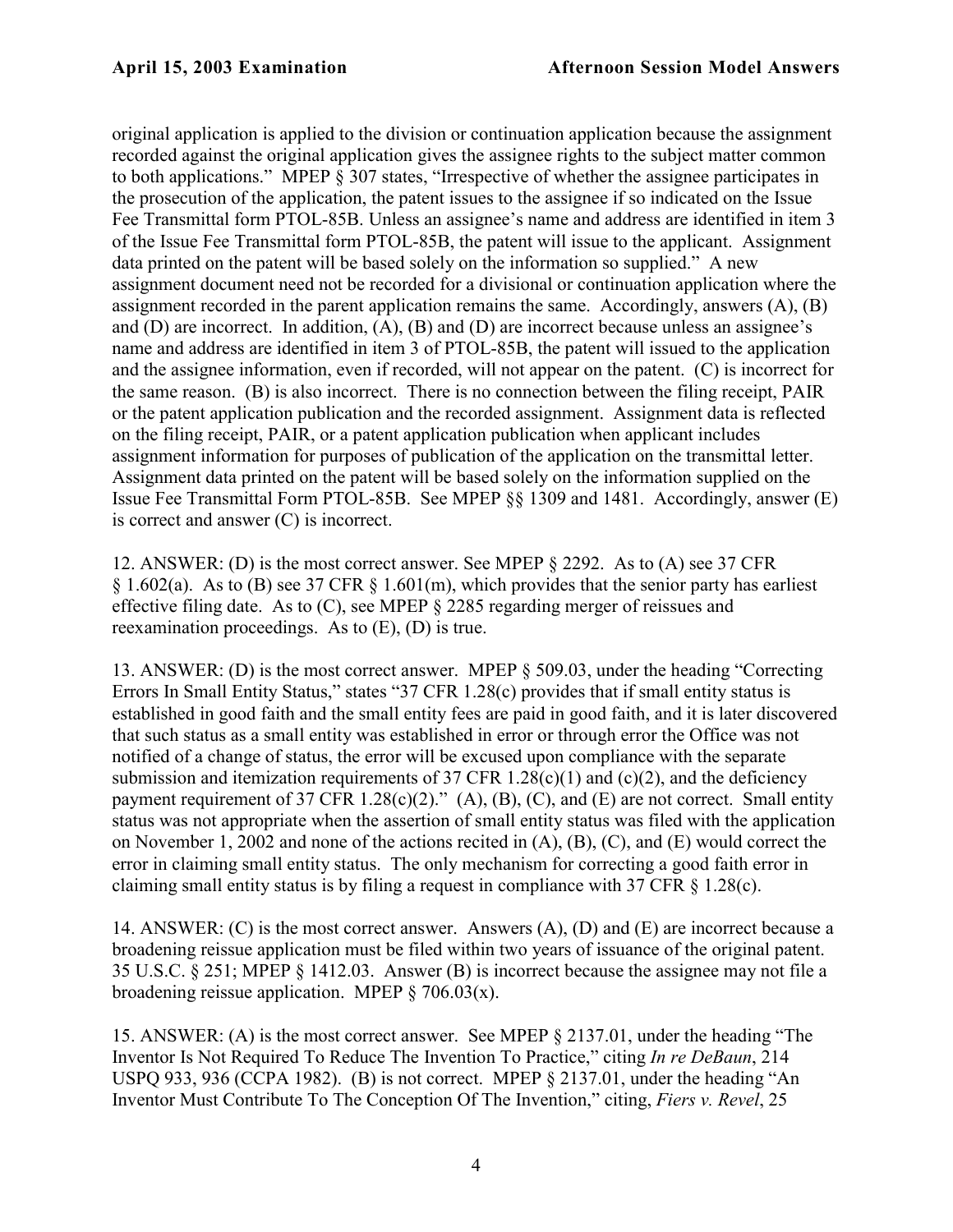USPQ2d 1601, 1604 - 05 (Fed. Cir. 1993); and *In re Hardee*, 223 USPQ 1122, 1123 (Dep. Asst. Comm'r Pat. 1984). (C) is not correct. MPEP § 2137.01, under the heading "As Long As The Inventor Maintains Intellectual Domination Over Making The Invention, Ideas, Suggestions, And Materials May Be Adopted From Others," citing *Morse v. Porter*, 155 USPQ 280, 283 (Bd. Pat. Inter. 1965); and *New England Braiding Co., Inc. v. A.W. Chesterton Co*., 23 USPQ2d 1622, 1626 (Fed. Cir. 1992). (D) and (E) are not correct. 35 U.S.C. § 116; MPEP § 2137.01, under the heading "Requirements For Joint Inventorship."

16. ANSWER: (C) is the most correct answer. When the specification expressly provides a special definition for a term used in the claims, the term must be given that special meaning. See MPEP  $\S 2111.01$ . (A) is incorrect because a term is given its plain meaning only when the specification does not provide a definition for the term. See MPEP  $\S$  2111.01 (B) is incorrect because the specification defines the term as being inclusive of elemental copper. See MPEP § 2111.01. (D) is incorrect because it does not take into account the definition of copper found in the specification. See MPEP § 2111.01.

17. ANSWER: (A) is the correct answer. See 35 U.S.C. § 102 (d), and MPEP § 706.02(c). (A) is correct because the foreign patent establishes a bar under 35 U.S.C. §102(d). MPEP § 706.02(e). (B) is incorrect because the invention is not described in a printed publication more than one year prior to the date of the U.S. application. 35 U.S.C. § 102(b). (C) is incorrect because the invention is not in public use more than one year prior to the date of the U.S. application. MPEP § 2133. (D) is incorrect because the sale is not in the United States. 35 U.S.C.  $\S$  102(b); MPEP  $\S$  $\S$  706.02(c) and 2133.03(d). (E) is incorrect because (A) is correct.

18. ANSWER: (D) is the most correct answer. A non-provisional application filed without at least one claim is regarded as incomplete and will not be accorded a filing date. 35 U.S.C. § 111(a); 37 CFR § 1.53(b); MPEP § 506. (A) is wrong because the component parts of a provisional application necessary to obtain a filing date do not include claims. 35 U.S.C. § 111(b); 37 CFR § 1.53(c); MPEP § 506 under heading "Incomplete Provisional Applications." (B) and (C) are wrong because "[a]n error in or failure to identify inventorship does not raise a filing date issue." MPEP  $\S 506.02$ . (E) is wrong. Under 37 CFR  $\S 1.8(a)(2)(i)(A)$  no benefit is accorded to a certificate of mailing date. The effective date is the actual date of receipt, and not the certificate of mailing date.

19. ANSWER: (A) is the most correct answer. As stated in MPEP § 2107.01 under the heading "IV. Relationship Between 35 U.S.C. 112, First Paragraph, And 35 U.S.C. 101," "A deficiency under 35 U.S.C. § 101 also creates a deficiency under 35 U.S.C. § 112, first paragraph. See *In re Brana*, 51 F.3d 1560, 34 USPQ2d 1436 (Fed. Cir. 1995); *In re Jolles*, 628 F.2d 1322, 1326 n.10, 206 USPQ 885, 889 n.11 (CCPA 1980); *In re Fouche*, 439 F.2d 1237, 1243, 169 USPQ 429, 434 (CCPA 1971) ('If such compositions are in fact useless, appellant's specification cannot have taught how to use them.')." (B) is not correct. MPEP § 2107, under the heading "II. Examination Guidelines For The Utility Requirement," and see *Brooktree Corp. v. Advanced Micro Devices, Inc.*, 977 F.2d 1555, 1571, 24 USPQ2d 1401, 1412 (Fed. Cir. 1992); and *E.I. du Pont De Nemours and Co. v. Berkley and Co.*, 620 F.2d 1247, 1260 n.17, 205 USPQ 1, 10 n.17 (8th Cir. 1980). (C), (D) and (E) are not correct. MPEP  $\S 2107$ , under the heading "II.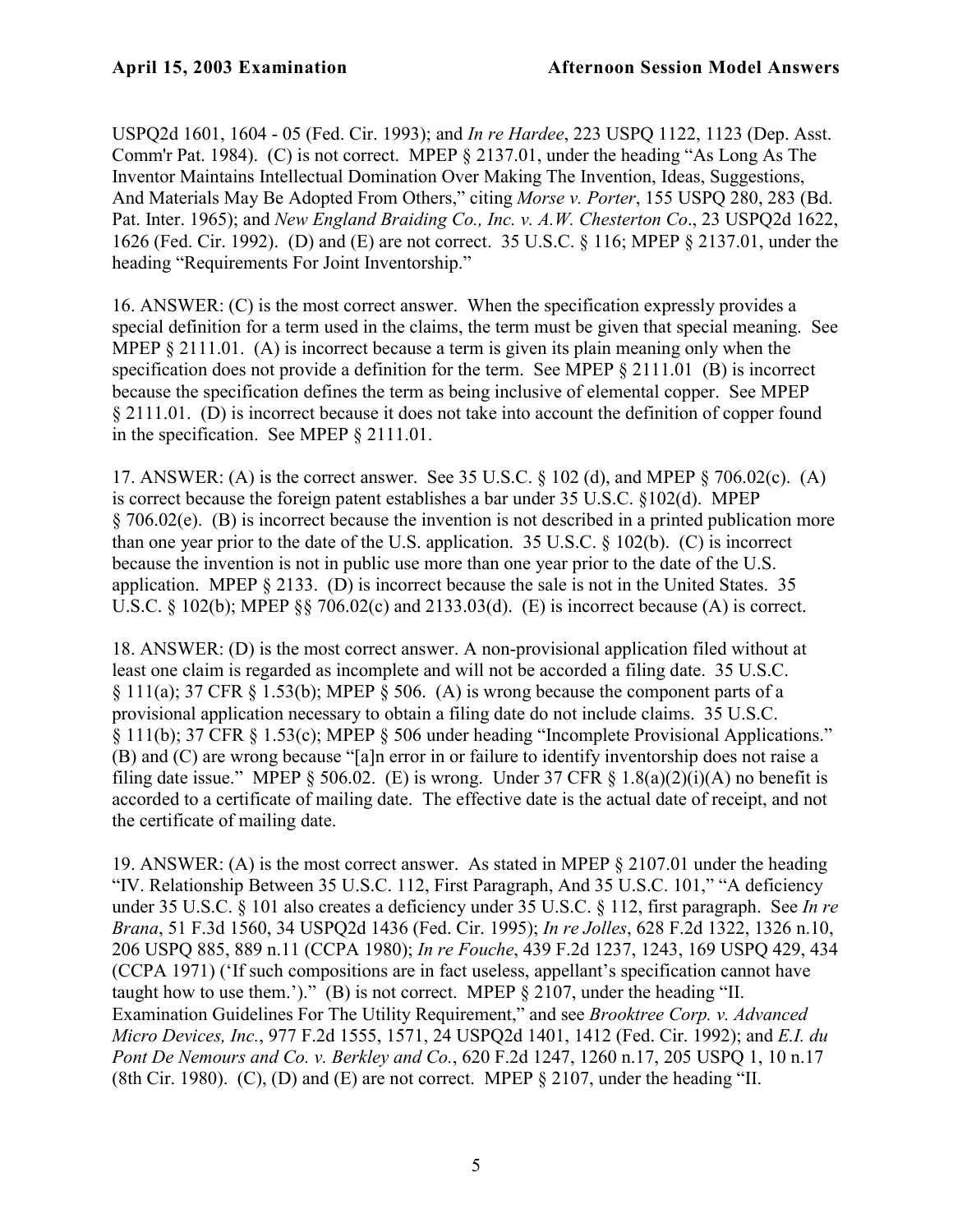Examination Guidelines For The Utility Requirement," and see *E.I. du Pont De Nemours and Co. v. Berkley and Co.*, 620 F.2d 1247, 1260 n.17, 205 USPQ 1, 10 n.17 (8th Cir. 1980).

20. ANSWER: (B) is the most correct answer. See MPEP § 713.01. An interview should be had only when the nature of the case is such that the interview could serve to develop and clarify specific issues and lead to a mutual understanding between the examiner and the applicant, and thereby advance the prosecution of the application. (A) is incorrect. 37 CFR  $\&$  1.133(a)(2); MPEP § 713.02. Section 713.02 states that although "[a] request for an interview prior to the first Office action is ordinarily granted in continuing or substitute applications[,] [a] request for an interview in all other applications before the first action is untimely and will not be acknowledged if written, or granted if oral. 37 CFR 1.133(a)." (C) is incorrect. MPEP § 713.03. Larry is only sounding out the examiner and has no authority to commit Joe to any agreement reached with the examiner. (D) is incorrect. MPEP § 713.09. Jane has no right to an interview following the final rejection. Although such an interview may be granted if the examiner is convinced that disposal or clarification for appeal may be accomplished with only nominal further consideration, interviews merely to restate arguments of record or to discuss new limitations which would require more than nominal reconsideration or new search should be denied. (E) is incorrect because D is incorrect.

21. ANSWER: (B) is the most correct answer. See MPEP § 708.02, under the heading "IV. Applicant's Age." (A) is wrong because MPEP § 708.02, under the heading "IV. Applicant's Age, states, "[a]n application may be made special upon filing a petition including any evidence showing that the applicant is 65 years of age, or more, such as a birth certificate or applicant's statement. No fee is required with such a petition." (C), (D), and (E) are wrong because a fee is required with respect to each petition. MPEP § 708.02, under the headings "II. Infringement," "VII, Inventions Relating To Recombinant DNA," and "X. Inventions Relating To HIV/AIDS and Cancer," respectively.

22. ANSWER: (D) is the most correct answer. See 35 USC §§ 102(e) and 103(c); MPEP § 706.02(l)(1). The prior art exception in 35 U.S.C. § 103(c) only applies to references that are only prior art under 35 U.S.C. § 102(e), (f), or (g), and that are applied in a rejection under 35 U.S.C. § 103(a). In this situation, the Smith reference was applied in a rejection under 35 U.S.C.  $\S 102(e)$  and not under 35 U.S.C.  $\S 103(a)$ . See MPEP  $\S 706.02(1)(1)$ . Therefore, the reply in answer (D) would not overcome the rejection. Answer (A) is a proper reply in that it addresses the examiner's rejection by specifically pointing out why the examiner failed to make a *prima facie* showing. See MPEP § 706.02(b). (B) is incorrect inasmuch as it is a proper reply. See MPEP § 706.02(b). Answer (C) is incorrect inasmuch as it is a proper reply. See MPEP 706.02(b). Answer (E) is not a correct answer because answers  $(A)$ ,  $(B)$  and  $(C)$  all are replies that are in accordance with the USPTO rules and procedures set forth in the MPEP.

23. ANSWER: (C) is the most correct answer. See MPEP § 1206, specifically the Examiner Note for Form Paragraph 12.69.01 ("This form paragraph should be used only when no supporting reasons are presented in the brief."). If the examiner disagrees with the reasons given, the reason for disagreement should be addressed in the Examiner's Answer. As discussed at MPEP § 1208, in the Examiner Note 2 for Form Paragraph 12.55.01 "If the brief includes a statement that a grouping of claims does not stand or fall together but does not provide reasons,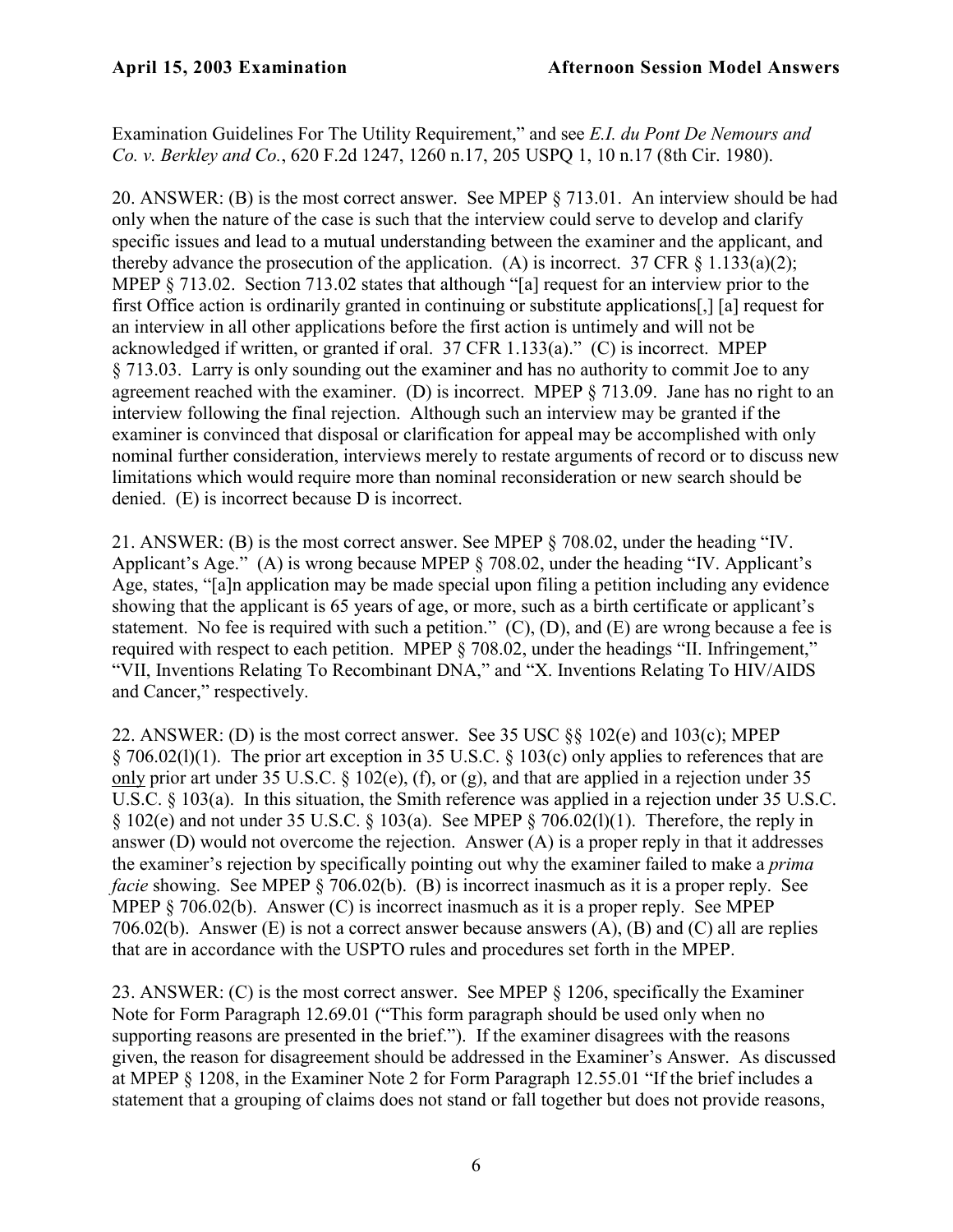as set forth in 37 CFR 1.192(c)(7), [the examiner is to] notify appellant of the non-compliance using form paragraphs 12.69, 12.69.01 and 12.78." As discussed at MPEP § 1208, in the Examiner Note for Form Paragraph 12.55.02, if the examiner disagrees with appellant's statement in the brief that certain claims do not stand or fall together, the examiner explains in the examiner's answer why the claim grouping listed in the brief is not agreed with and why, if appropriate, *e.g.,* the claims as listed by the appellant are not separately patentable. Answer (A) is incorrect. See MPEP § 1206, Form paragraph 12.17. The Appeal Brief was filed less than seven months after the Notice of Appeal was filed. The applicant should be notified of the deficiency and provided an opportunity to request a five-month extension of time. Answer (B) is incorrect. See MPEP § 1206, Form paragraph 12.12. Answer (D) is incorrect. Where the applicant omits the statement required by 37 CFR  $\S$  1.192(c)(7) yet presents arguments in the argument section of the brief, the applicant should be notified of the noncompliance and given time to correct the deficiency. See 37 CFR  $\S$  1.192(c)(7); and MPEP  $\S$  1206, under the heading "Appeal Brief Content," subheading "7. Grouping of Claims," wherein it states, "Where, however, the appellant (A) omits the statement required by 37 CFR 1.192(c)(7) yet presents arguments in the argument section of the brief…the appellant should be notified of the noncompliance as per 37 CFR 1.192(d). *Ex parte Schier*, 21 USPQ2d 1016 (Bd. Pat. App. & Int. 1991); *Ex parte Ohsumi*, 21 USPQ2d 1020 (Bd. Pat. App. & Int. 1991)." See also MPEP § 1206, under the heading "Review of Brief By Examiner," wherein it states that "if a brief is filed which does not comply with all the requirements of  $[37 \text{ CFR } \text{S } 1.192]$ (c), the appellant will be notified of the reasons for noncompliance. Appellant will be given the longest of any of the following time periods to correct the defect(s): (A) 1 month or 30 days from the mailing of the notification of non-compliance, whichever is longer; (B) within the time period for reply to the action from which appeal has been taken; or (C) within 2 months from the date of the notice of appeal under 37 CFR 1.191." Answer (E) is incorrect. MPEP § 1206, under the heading "Appeal Brief Content," states "Where an appeal brief fails to address any ground of rejection, appellant shall be notified by the examiner that he or she must correct the defect by filing a brief (in triplicate) in compliance with  $37$  CFR 1.192(c)."

24. ANSWER: (A) is the most correct answer. 37 CFR 1.114, MPEP § 609, paragraph III. B(1)(b), under the heading "RCE and CPA," and MPEP 706.07(h), under the heading "II. Submission Requirement." In (A), the information disclosure statement, is a submission under 37 CFR § 1.114(c), and the RCE was filed before the payment of the issue fee. 37 CFR  $\S 1.114(a)(1)$ . (B) is incorrect because the request for continued examination was filed after payment of the issue fee, and is filed without a petition under 37 CFR § 1.313 being granted. Therefore (B) does not satisfy the provision of 37 CFR  $\S$  1.114(a)(1). (C) is incorrect because the application becomes abandoned on February 14, 2001 for failure to pay the issue fee. Therefore the request for continued examination does not satisfy the provision of 37 CFR § 1.114(a)(2). (D) is incorrect because a petition under 37 CFR § 1.313 will not be effective to withdraw the application from issue unless it is actually received and granted by the appropriate officials before the date of issue. 37 CFR § 1.313(d). Thus, the request for continued examination in (D) does not satisfy the provision of 37 CFR  $\S$  1.114(a)(1). (E) is incorrect because (A) is correct.

25. ANSWER: (B) is the most correct answer. 35 U.S.C. § 113 reads "Drawings submitted after the filing date of the application may not be used (i) to overcome any insufficiency of the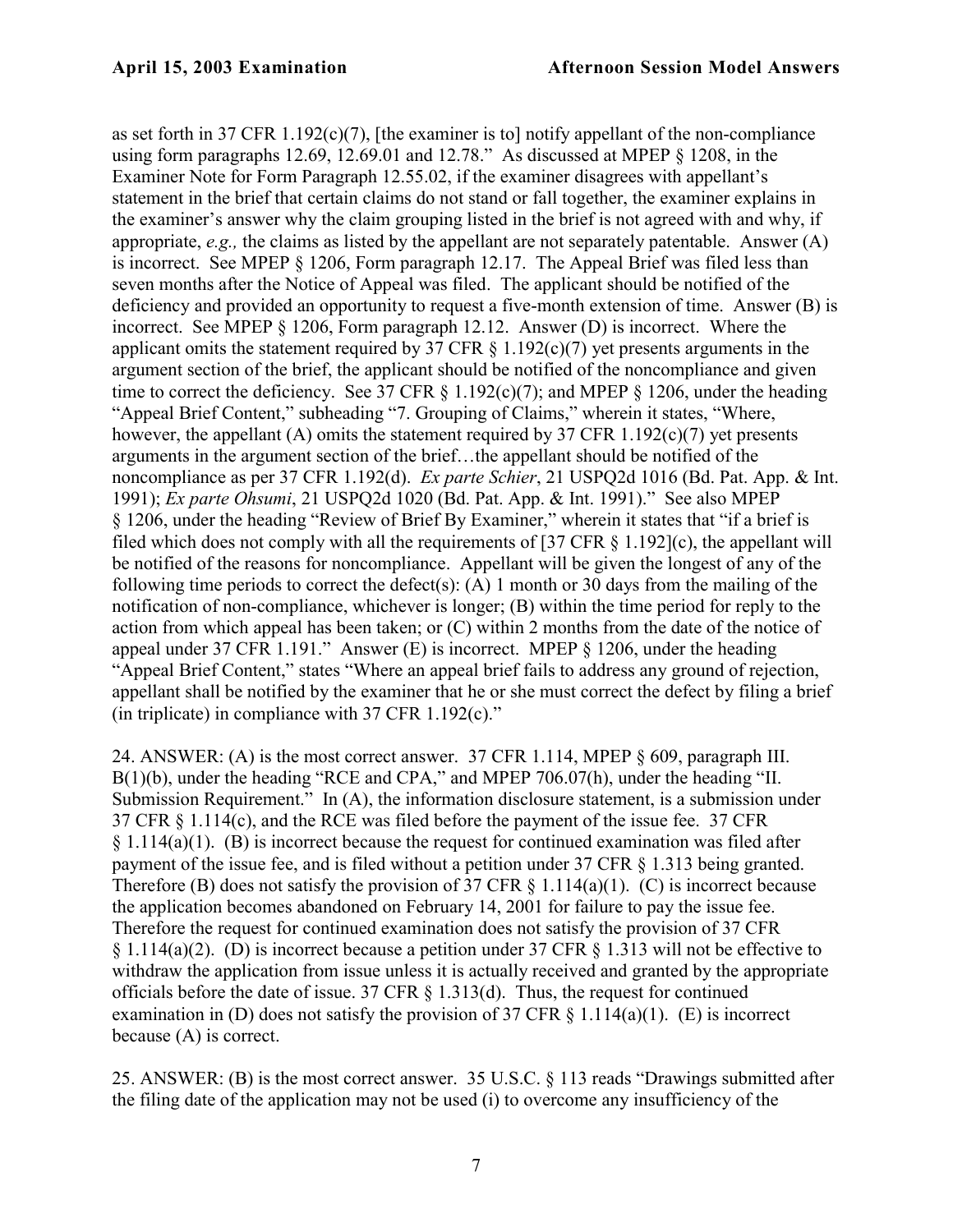specification due to lack of an enabling disclosure." Since choice (A) may be done, 37 CFR § 1.111, it is an incorrect answer to the above question. Since choice (C) may be done, 35 U.S.C. § 120, it is an incorrect answer to the above question. Since choice (D) may be done, 37 CFR § 1.121, it is an incorrect answer to the above question. Since choice (E) may be done, 37 CFR § 1.111, it also is an incorrect answer to the above question.

26. ANSWER: (A) is the most correct answer. MPEP § 715.07, under the heading "Facts and Documentary Evidence" states that "The essential thing to be shown under 37 CFR 1.131 is priority of invention and this may be done by any satisfactory evidence of the fact. FACTS, not conclusions, must be alleged. Evidence in the form of exhibits may accompany the affidavit or declaration. ... The affidavit or declaration must state FACTS and produce such documentary evidence and exhibits in support thereof as are available to show conception and completion of invention in this country or in a NAFTA or WTO member country (MPEP § 715.07(c)) at least the conception being at a date prior to the effective date of the reference. ... In general, proof of actual reduction to practice requires a showing that the apparatus actually existed and worked for its intended purpose." Here, the co-inventors admit, and the documentary exhibits relied upon demonstrate that they failed to reduce the claimed invention to practice prior to the publication date of the Bell and Watson reference. It is also apparent that due to the lack of an antenna in the cell phone described in Smith's and Jones's declarations and journal article, that the cell phone which was reduced to practice prior to the publication date of the Bell and Watson article would not have worked for its intended purpose. Accordingly, the examiner should maintain the rejection and make it final. (B) and (C) are incorrect choices since the evidence of record shows that Smith and Jones are unable to overcome the prior art. (D) is wrong because an original copy of the published figure which shows that Smith and Jones were not in possession of the claimed invention prior to Bell and Watson publication cannot help their case. (E) is incorrect because prior art under 102(a) is not a statutory bar.

27. ANSWER: (E) is the most correct answer. MPEP § 2112, under the heading "Something Which Is Old Does Not Become Patentable Upon The Discovery Of A New Property," states that "claiming of a new use, new function or unknown property which is inherently present in the prior art does not necessarily make the claim patentable. *In re Best*, 562 F.2d 1252, 1254, 195 USPQ 430, 433 (CCPA 1977)." The issue is whether the argument has persuasively rebutted the examiner's *prima facie* case of anticipation. The argument does not rebut the *prima facie* case. The claim is directed to a string consisting only of material Z. Patent A teaches each every element of that string; *i.e.*, the string shape, material Z, and the string only consists of material Z. There is nothing different between the string of the claim and that of patent A. Under those circumstances, examiner correctly stipulated that the stretchability of the claimed string; *i.e.*, the ability to stretch the string beyond its initial unstretched length, would be an inherent property of the disclosed string. Whether or not patent A teaches the stretchability of its string is not defeating. Even if Mr. Bock had discovered a new property for the string, it would still not render the claim patentable*. In re Best, supra* . Here all the product elements are the same and examiner made out a proper *prima facie* case of anticipation. The burden now shifts to the practitioner to show that the patent string is not the same. The reply, which seeks to establish a difference in properties without showing a concomitant difference in product material and shape is not persuasive as to error in the rejection. All the other answers are wrong. (A) is not the most correct answer. See MPEP § 2112. (B) is not the most correct answer. The anticipation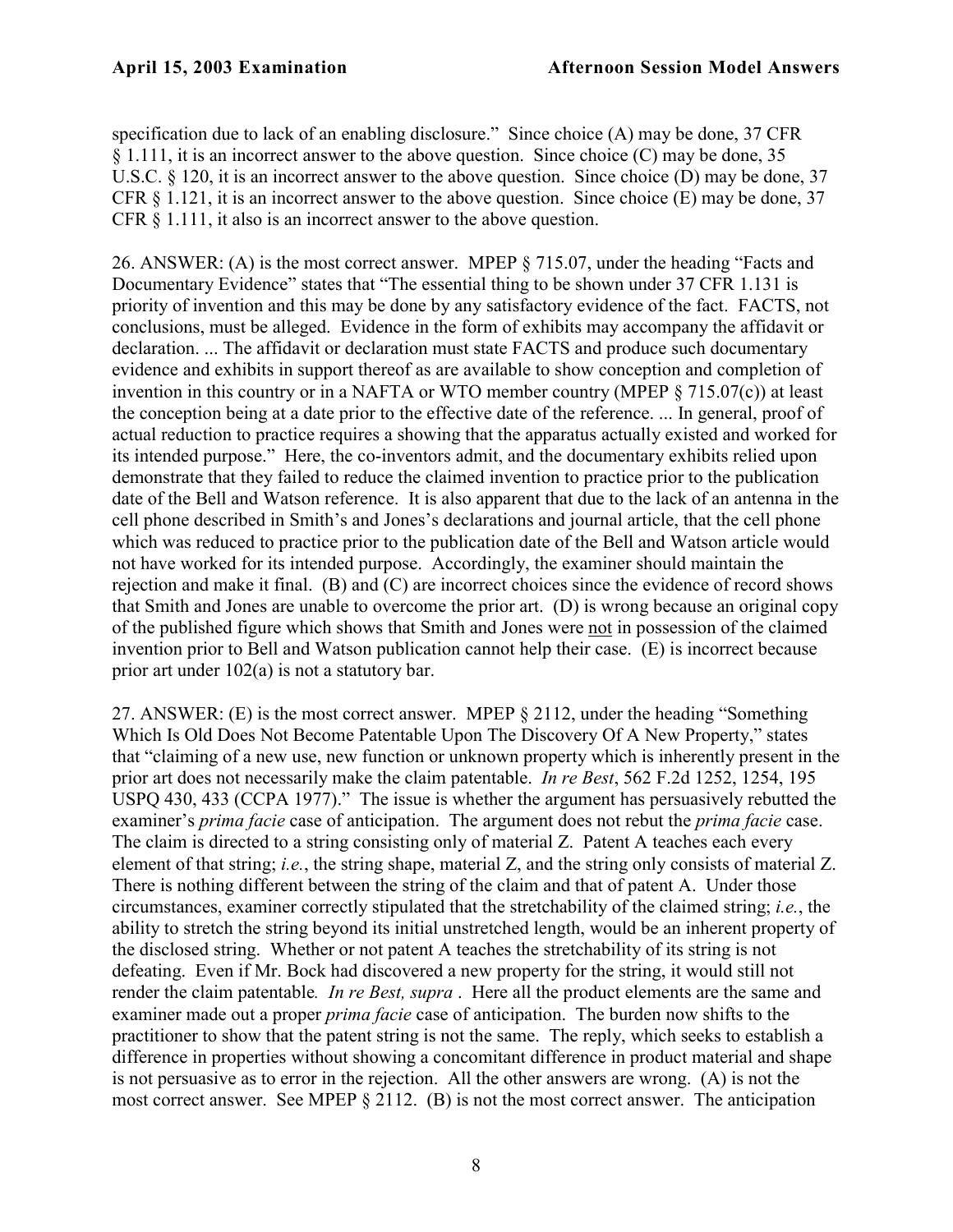rejection was correctly established and was not rebutted by the argument. (C) is not the most correct answer. See MPEP § 2112, discussing when a reference can anticipate based on an inherent, as opposed to an expressly or implicit, disclosure. (D) is not the most correct answer. In discussing the stretchability property, the recited ability to stretch the string beyond its initial unstretched length was equally addressed.

28. ANSWER: (D) is the most correct answer. 37 CFR § 1.75; MPEP § 608.01(n). As explained in MPEP § 608.01(n), under the heading "Multiple Dependent Claims," subheading "Acceptable Multiple Dependent Claim Wording" the multiple dependent claim wording of new claims 16-27 is proper. See, for example, "any one of the preceding claims," and "in any of claims 1-3 or 7-9." 37 CFR § 1.75(c) states "For fee calculation purposes under § 1.16, a multiple dependent claim will be considered to be that number of claims to which direct reference is made therein." Therefore, claims 16-27 would each have a claim value of eleven and the total number of claims for fee calculation is one hundred forty-seven  $(12 \times 11 = 132 + 15)$  $= 147$ ). Answers (A) and (B) are incorrect because they are not the correct total. Answer (C) is incorrect because the multiple dependent claims have not been calculated in accordance with 37 CFR § 1.75. Answer (E) is incorrect because the question asks for the total after the amendment adding claims 16-27 has been entered.

29. ANSWER: (A) is the most correct answer. MPEP § 2121, under the heading "What Constitutes An 'Enabling Disclosure' Does Not Depend On The Type Of Prior Art The Disclosure Is Contained In," states, in reliance upon *In re Moreton*, 288 F.2d 708, 711, 129 USPQ 227, 230 (CCPA 1961): "The level of disclosure required within a reference to make it an 'enabling disclosure' is the same no matter what type of prior art is at issue…. There is no basis in the statute (35 U.S.C. 102 or 103) for discriminating either in favor of or against prior art references on the basis of nationality." Answer (B) is incorrect. MPEP § 2121, under the heading "Prior Art Is Presumed To Be Operable/Enabling," states that "[w]hen the reference relied on expressly anticipates or makes obvious all of the elements of the claimed invention, the reference is presumed to be operable." Answer (C) is incorrect. MPEP § 2121.01, under the heading "35 U.S.C. 103 Rejections And Use Of Inoperative Prior Art," quotes *Symbol Technologies Inc. v. Opticon Inc.*, 935 F.2d 1569, 1578, 19 USPQ2d 1241, 1247 (Fed. Cir. 1991) as stating that "a non-enabling reference may qualify as prior art for the purpose of determining obviousness under 35 U.S.C. 103." Answer (D) is incorrect. MPEP § 2121.01 states that "[a] reference contains an 'enabling disclosure' if the public was in possession of the claimed invention before the date of invention." Answer (E) is incorrect because answers (B), (C) and (D) are incorrect.

30. ANSWER: Statement (E) is false, and is thus the most correct answer. Since a redacted copy of the application was used for publication purposes, 37 CFR  $\S$  1.14 (c)(2) provides that "(2) If a redacted copy of the application was used for the patent application publication, the copy of the specification, drawings, and papers may be limited to a redacted copy." For (A) and (B), see 37 CFR § 1.14(b)(2). For (C) see 37 CFR §§ 1.14(b)(2) and (c)(1)(i). As to (D), a coinventor is entitled to access to the application independent of whether or not he or she signed the declaration. Note that as stated in 37 CFR  $\S$  1.41(a)(2), if a declaration or oath is not filed, the inventorship is that inventorship set forth in the application papers.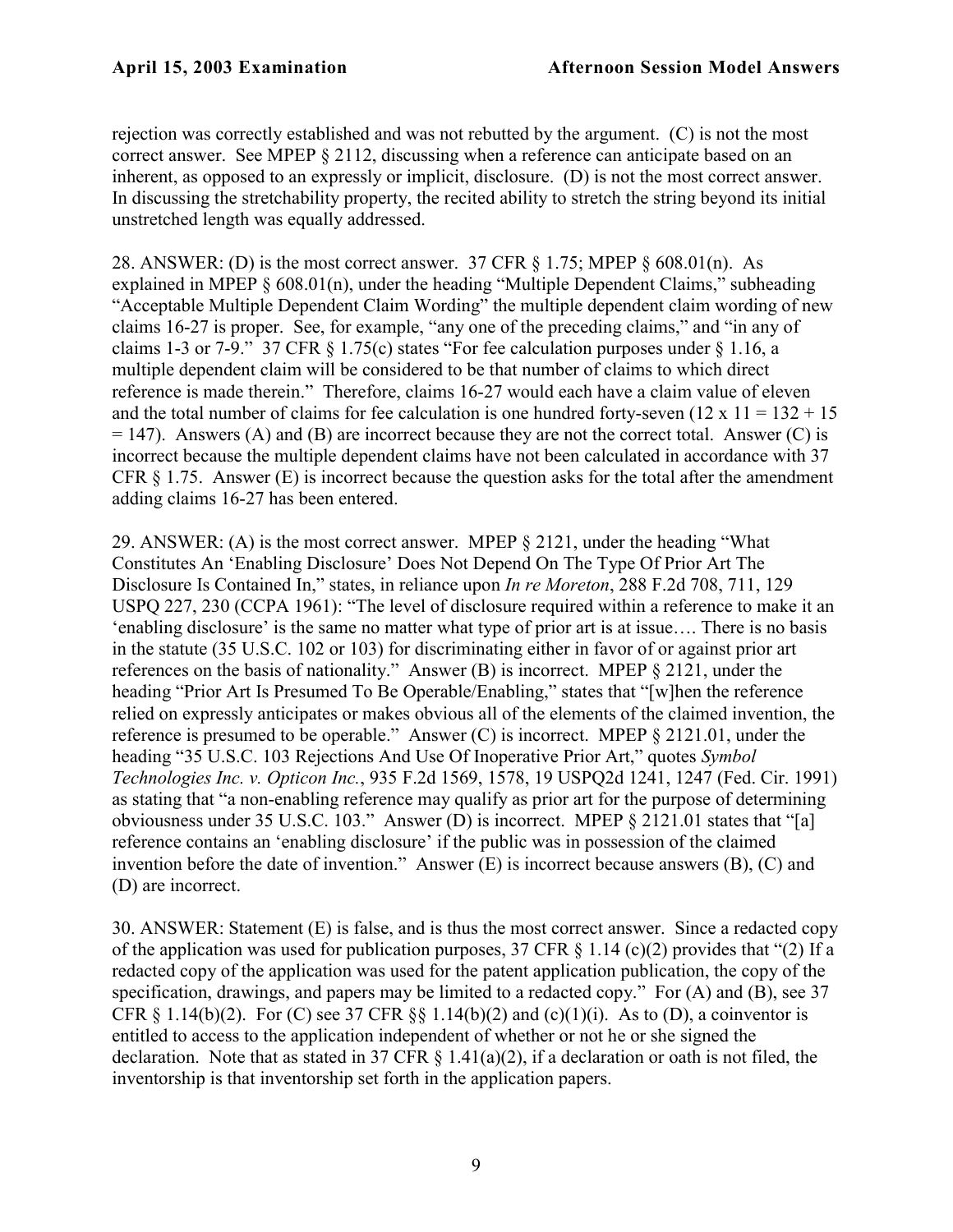31. ANSWER: (B) is the most correct answer. See MPEP § 1209, under the heading "Participation by Examiner." As to (A), see MPEP § 705. As to (C) signature requirement does not apply. 37 C.F.R. § 1.196(b); MPEP § 1205. The notice will not be returned. As to (D), see *Gentry Gallery v. Berkline Corp.,* 134 F.3d 1473, 45 U.S.P.Q.2d 1498 (Fed. Cir. 1998).

32. ANSWER: (C) is the best answer. MPEP §§ 2107.01 and 2107.02. MPEP § 2107.01, under the heading "Therapeutic or Pharmacological Utility," cites *In re Chilowsky*, 229 F.2d 457, 461- 2, 108 USPQ 321, 325 (CCPA 1956); *In re Gazave*, 379 F.2d 973, 978, 154 USPQ 92, 96 (CCPA 1967); and *Nelson v. Bo*wler, 626 F.2d 853, 856, 206 USPQ 881, 883 (CCPA 1980) as taking the position that "[i]nventions asserted to have utility in the treatment of human or animal disorders are subject to the same legal requirements for utility as inventions in any other field of technology." MPEP § 2107.02, under the heading "The Claimed Invention Is The Focus Of The Utility Requirement," states "…regardless of the category of invention that is claimed (*e.g*., product or process), an applicant need only make one credible assertion of specific utility for the claimed invention to satisfy 35 U.S.C. 101 and 35 U.S.C. 112; additional statements of utility, even if not "credible," do not render the claimed invention lacking in utility. See, e.g.,…*In re Gottlieb*, 328 F.2d 1016, 1019, 140 USPQ 665, 668 (CCPA 1964) ('Having found that the antibiotic is useful for some purpose, it becomes unnecessary to decide whether it is in fact useful for the other purposes 'indicated' in the specification as possibly useful.')." The issue is whether Mr. Bloc has disclosed a specific utility for the claimed compound Y sufficient to satisfy the practical utility requirement of 35 U.S.C § 101. According to the set of facts, we know that compound Y is an intermediate in the chemical manufacture of synthetic Z. We are given two utilities for synthetic Z: 1) alleviating pain, a utility it shares with the natural form of Z; and, 2) curing cancer. The examiner focuses on the disclosure that synthetic Z is a cure for cancer. Even if one were to agree that synthetic Z's ability to cure cancer amounts to an incredible utility, a claim to the intermediate compound Y would not run afoul of the utility requirement of 35 U.S.C. § 101 where another substantial, credible and specific utility is alternatively demonstrated. Here, the specification discloses that synthetic Z, like the natural form of Z, alleviates pain. The alleviation of pain is another substantial, credible and specific utility and serves to give compound Y an alternative utility to that of being used to make a cancer-curing substance. An applicant need not show that all disclosed utilities are credible. An applicant need only show that one of the disclosed utilities is in fact credible. *In re Gottlieb*, *supra*. The establishment of a credible, substantial and specific utility renders the disclosure of an additional incredible utility superfluous, and therefore ultimately irrelevant. Accordingly, Mr. Bloc's best course of action is to make the argument that he has disclosed another substantial, credible, and specific utility, notwithstanding the disclosure of curing cancer. (A) is not the most correct answer. The advice could prevent him from getting a patent to which he may be entitled. (B) is not the most correct answer. A cure for cancer is ostensibly incredible. It is hardly a response to the examiner's rejection to ask for the chance to prove one can cure cancer. (D) is not the most correct answer. While it is true that the utility requirement is addressed to the claimed invention, which here is compound Y not synthetic Z, it is not enough to respond by repeating what the invention is but, rather, to show that the invention has indeed a substantial, credible, and specific utility. Whatever is claimed as the invention, it must comply with the utility requirement of 35 U.S.C. § 101. Here the examiner states that the claim does not comply, as evidenced by the incredible utility of the final product. It is Mr. Bloc's responsibility to then show that compound Y does comply with 35 U.S.C. § 101. (E) is not the most correct answer. Noting that synthetic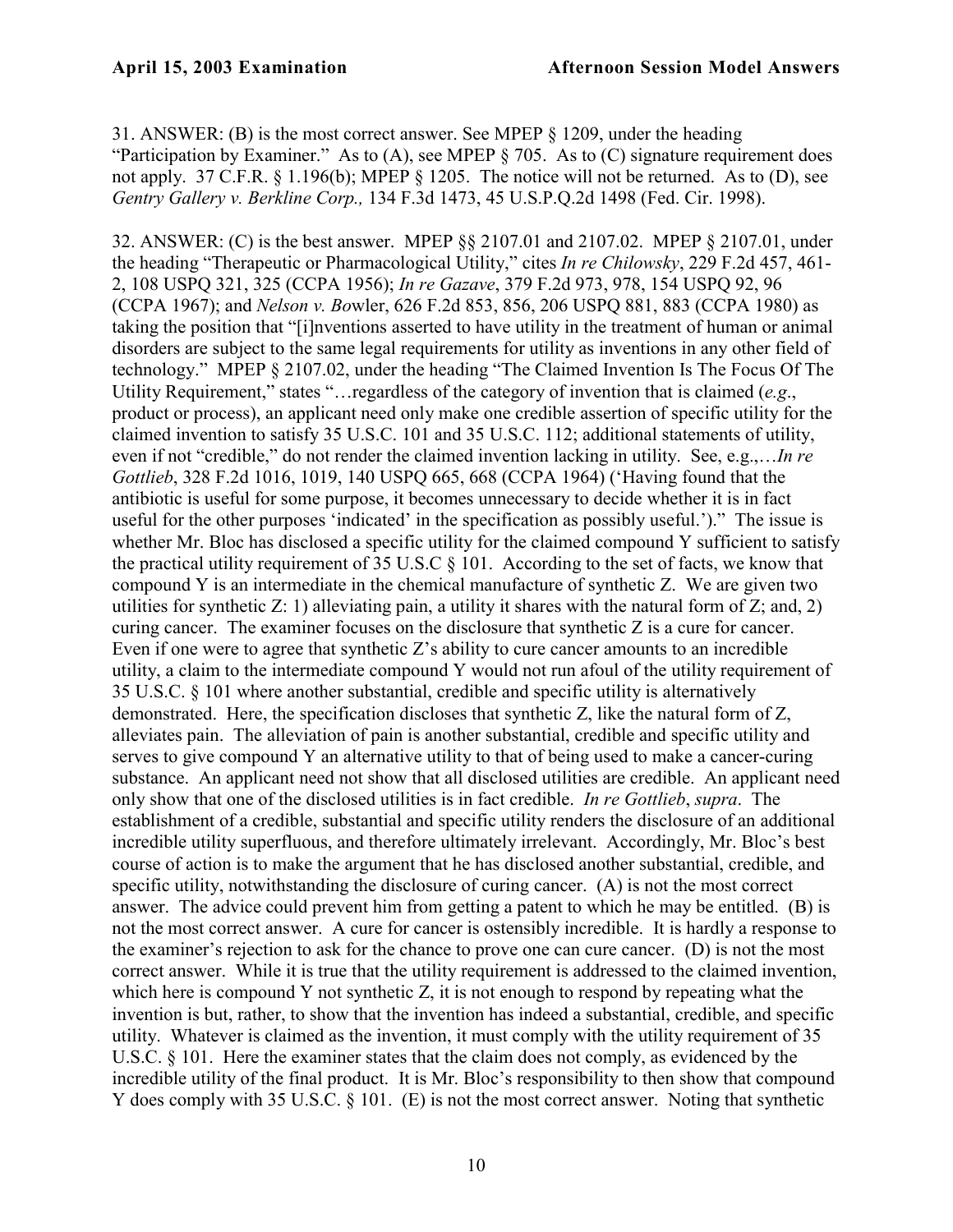Z is modeled on natural Z does not go far enough in establishing a substantial, credible and specific utility for compound Y. It is synthetic Z's therapeutic ability to alleviate pain which establishes the necessary alternative utility.

33. ANSWER: (E) is the most correct answer. MPEP § 103, under the heading "Published U.S. Patent Applications" states that "If a patent application has been published pursuant to 35 U.S.C. 122(b), then a copy of the specification, drawings, and all papers relating to the file of that published application (whether abandoned or pending) may be provided to any person upon written request and payment of the fee." (A) and (B) are not correct. 37 CFR  $\S 1.14(c)(2)$ . Once an application has been published, a copy is available to the public upon written request and payment of a fee.  $(C)$  and  $(D)$  are not correct. As stated in MPEP  $\S$  103, under the heading "Published U.S. Patent Applications," if the published patent application is pending, the application file itself will not be available to the public for inspection."

34. ANSWER: (C) is the most correct answer. See MPEP §§ 706.03(o) and 2143.03. MPEP § 2143.03, under the heading "Limitations Which Do Not Find Support In The Original Specification Must Be Considered," states: "When evaluating claims for obviousness under 35 U.S.C. § 103, all the limitations of the claims must be considered and given weight, including limitations which do not find support in the specification as originally filed (*i.e.*, new matter)." In (C), the examiner considered the new matter as required. MPEP § 706.03(o) states, "In amended cases, subject matter not disclosed in the original application is sometimes added and a claim directed thereto. Such a claim is rejected on the ground that it recites elements without support in the original disclosure under 35 U.S.C. 112, first paragraph, *Waldemar Link, GmbH & Co. v. Osteonics Corp*. 32 F.3d 556, 559, 31 USPQ2d 1855, 1857 (Fed. Cir. 1994); *In re Rasmusse*n, 650 F.2d 1212, 211 USPQ 323 (CCPA 1981)." (A) is incorrect. An amendment adding new matter is not necessarily a non-*bona fide* response as (A) implies. Moreover, abandonment is not proper after the expiration of the period for response since even if the response is considered non-responsive, applicant would be notified and given the remaining time period plus available extensions of time to reply. See MPEP § 714.03. (B) is incorrect. The mere fact that a claim recites new matter does not mean that the claim lacks utility. See MPEP § 2107.01, under the heading "Relationship Between 35 U.S.C. 112, First Paragraph, And 35 U.S.C. 101," discussing the difference between new matter under 35 U.S.C. § 112(1) and lack of utility under 34 U.S.C. § 101. (D) is incorrect because it contradicts MPEP § 2143.03, which requires the examiner to consider new matter. (E) is incorrect inasmuch as  $(A)$ ,  $(B)$ , and  $(D)$  are incorrect and (C) is correct.

35. ANSWER: (E) is the most correct answer. See 35 U.S.C. § 302; MPEP § 2217. The prior art applied may only consist of prior art patents or printed publications. Substantial new questions of patentability may be based upon 35 U.S.C. §§ 102(a), (b), (d) and (e), new questions of patentability under 35 U.S.C. § 103 that are based on the foregoing indicated portions of 35 U.S.C. § 102, and substantial new questions of patentability may be found under 35 U.S.C. §§ 102(f)/103 or 102(g)/103 based on the prior invention of another disclosed in a patent or printed publication. (A) is incorrect. See MPEP § 2217. An admission, *per se*, may not be the basis for establishing a substantial new question of patentability. However, an admission by the patent owner of record in the file or in a court record may be utilized in combination with a patent or printed publication. (B), (C), and (D) are incorrect. A prior art patent cannot be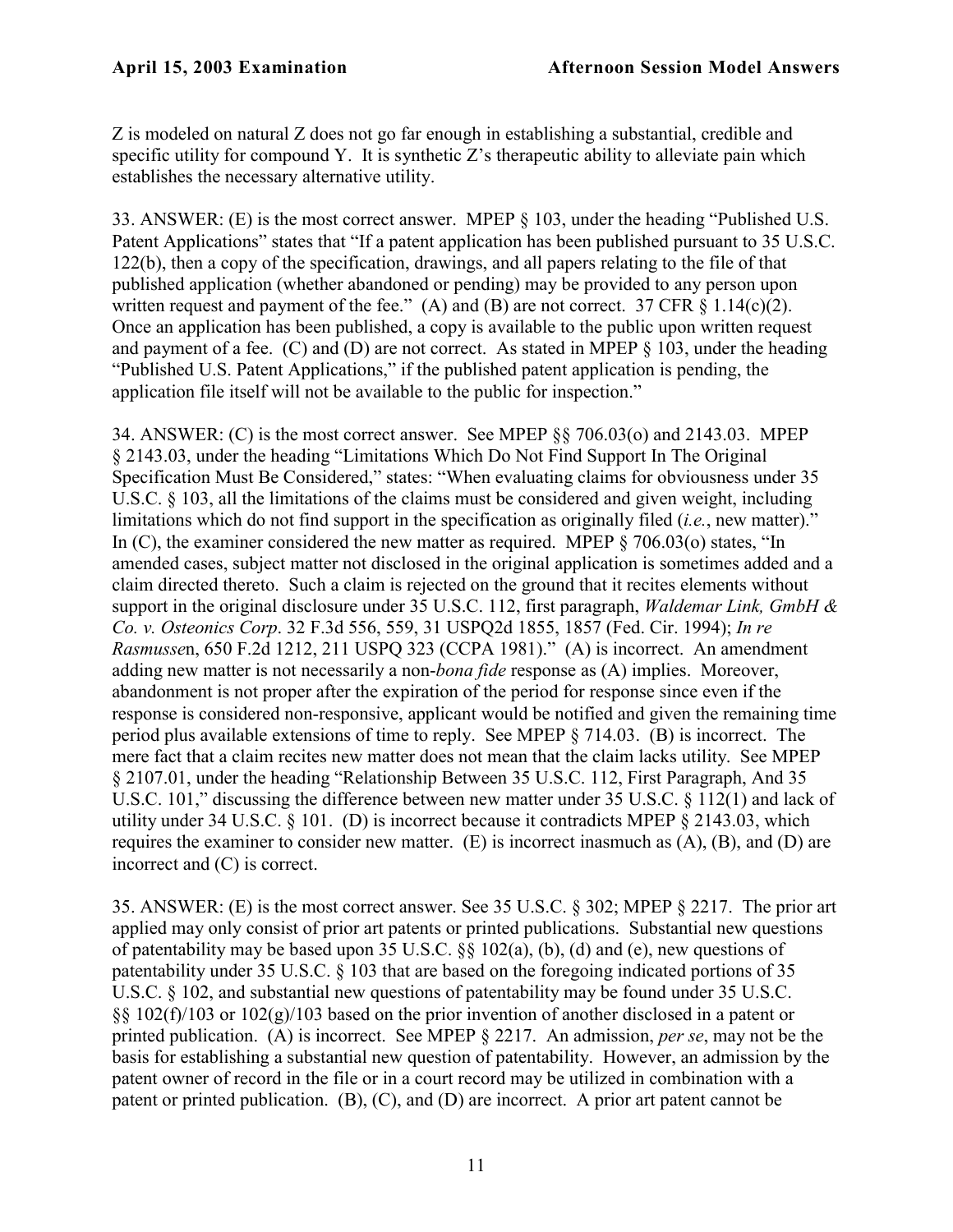properly applied as a ground for reexamination if it is merely used as evidence of alleged prior public use or sale, or insufficiency of disclosure. The prior art patent must be applied directly to claims under 35 U.S.C. § 103 and/or an appropriate portion of 35 U.S.C. § 102 or relate to the application of other prior art patents or printed publications to claims on such grounds.

36. ANSWER: (D) is the most correct answer. Extending patent term is not a policy underlying any section of 35 U.S.C.  $\S$  102. Answers (A), (B), (C) and (E) do state policies underlying the public use bar. *Lough v. Brunswick Corp*., 86 F.3d 1113, 39 USPQ2d 1100 (Fed. Cir. 1996).

37. ANSWER: (D) is the most correct answer. See 35 U.S.C. § 41(h)(1); 37 CFR §§ 1.17(e) and 1.114; and MPEP § 509.02. (A) is incorrect because there is no support for (A) in 37 CFR  $\S$  1.102. (B) is incorrect because there is no support for (B) in 37 CFR  $\S$  1.8. (C) is incorrect because it is inconsistent with 35 U.S.C. § 42(d); 37 CFR § 1.26. *Miessner v. United States*, 228 F.2d 643, 644 (D.C. Cir. 1955). (E) is incorrect because (D) is correct.

38. ANSWER: (C) is the most correct answer. See 37 CFR § 1.116; MPEP § 1207, first paragraph. Answers (A), (B), and (D) are purely fictional. With respect to answer (E), see MPEP § 1207, first paragraph.

39. ANSWER: (E) is the most correct answer. For (A) *see*, MPEP § 2107, under the heading "Examination Guidelines For The Utility Requirement," penultimate paragraph, which states "The applicant can do this by… providing reasoning or arguments… ." For (B), *see* MPEP § 2107, under the heading "Examination Guidelines For The Utility Requirement," penultimate paragraph, which states "The applicant can do this by amending the claims… ." For (C) *see*, MPEP § 2107, under the heading "Examination Guidelines For The Utility Requirement," penultimate paragraph, which states "The applicant can do this by…providing evidence in the form of a declaration under 37 C.F.R. § 1.132…rebutting the basis or logic of the *prima facie* showing." For (D), *see*, MPEP § 2107, under the heading "Examination Guidelines For The Utility Requirement," penultimate paragraph, which states "The applicant can do this by…providing evidence in the form of a…printed publication…rebutting the basis or logic of the *prima facie* showing." (A), (B), (C), and (D) alone are not the most correct answer inasmuch (E), referencing all of the above, is the most correct answer.

40. ANSWER: (D) is the correct answer. See MPEP § 608.01(p). (A) is incorrect because abandoned applications less than 20 years old can be incorporated by reference to the same extent as copending applications. (B) is incorrect because non-essential material may be incorporated by reference to patents or applications published by the United States. (C) is incorrect because material necessary to provide an enabling disclosure is essential material, which may be incorporated by reference to a U.S. patent. (E) is incorrect because non-essential material may be incorporated by reference to a U.S. patent which incorporates essential material.

41. ANSWER: (A) is the most correct answer. In accordance with MPEP § 2172, under the heading "II. Evidence To The Contrary," states that evidence that shows a claim does not correspond in scope with that which applicant regards as applicant's invention may be found, for example, in contentions or admissions contained in briefs or remarks filed by applicant. *In re Prater*, 415 F.2d 1393, 162 USPQ 541 (CCPA 1969). (B) is incorrect. MPEP § 2172, under the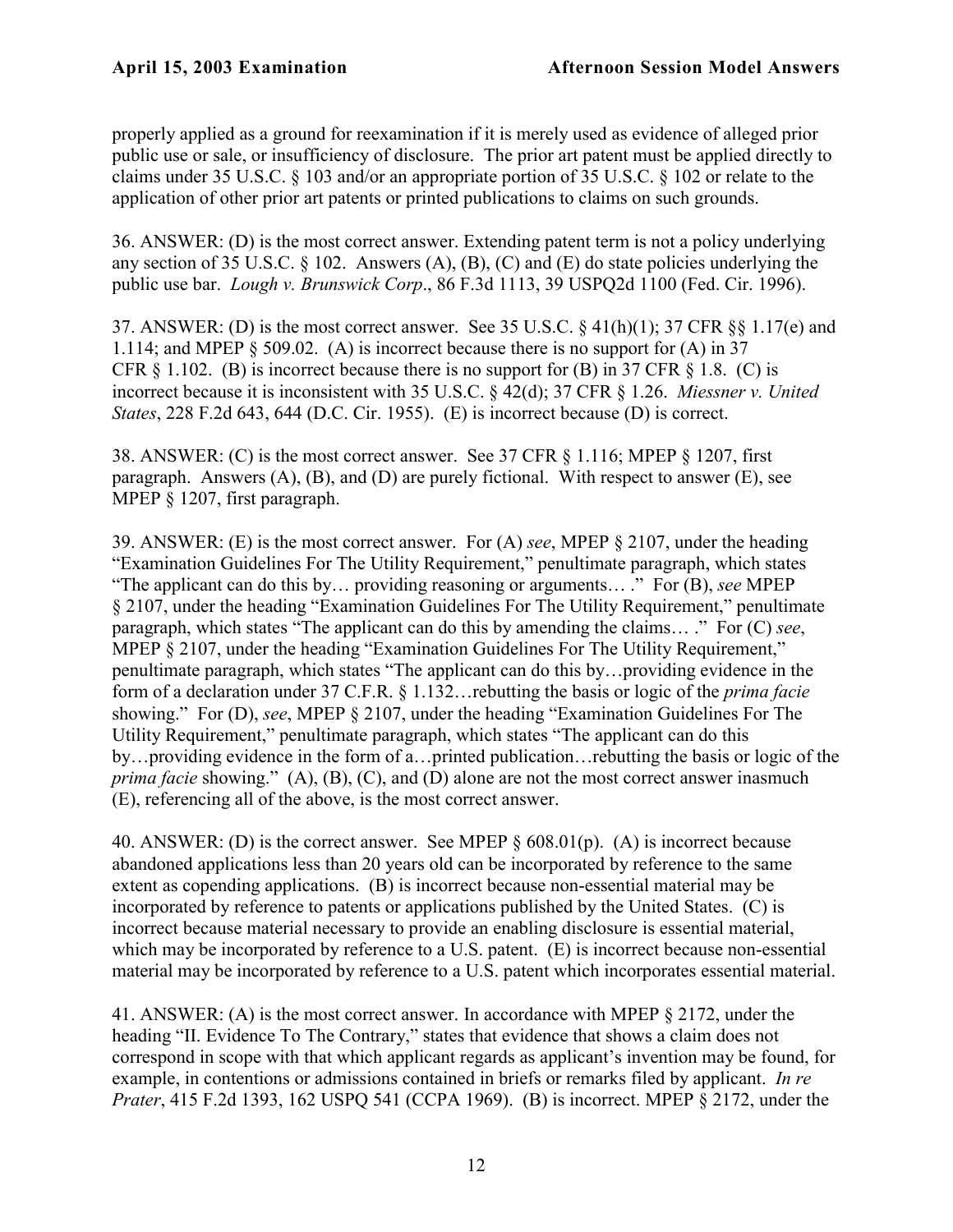heading "II. Evidence To The Contrary," states, "As noted in *In re Ehrreich*, 590 F.2d 902, 200 USPQ 504 (CCPA 1979) agreement, or lack thereof, between the claims and the specification is properly considered only with respect to 35 U.S.C. 112, first paragraph; it is irrelevant to compliance with the second paragraph of that section." (C) is incorrect. MPEP § 2172, under the heading "III. Shift In Claims Permitted," indicates that the second paragraph of 35 U.S.C. § 112 does not prohibit applicants from changing what they regard as their invention during the pendency of the application*. In re Saunders*, 444 F.2d 599, 170 USPQ 213 (CCPA 1971) (Applicant was permitted to claim and submit comparative evidence with respect to claimed subject matter which originally was only the preferred embodiment within much broader claims (directed to a method). (D) is incorrect. MPEP § 2172, under the heading "III. Shift In Claims Permitted," indicates that the fact that claims in a continuation application were directed to originally disclosed subject matter which applicants had not regarded as part of their invention when the parent application was filed was held not to prevent the continuation application from receiving benefits of the filing date of the parent application under 35 U.S.C. § 120. *In re Brower*, 433 F.2d 813, 167 USPQ 684 (CCPA 1970). (E) is incorrect because (B), (C), and (D) are incorrect.

42. ANSWER: (D) is the most correct answer. See 35 U.S.C. § 102(b); MPEP § 2131. Citing *Verdegaal Bros. v. Union Oil Co. of California*, 814 F.2d 628, 631, 2 USPQ2d 1051, 1053 (Fed. Cir. 1987), MPEP § 2131, under the heading, "To Anticipate A Claim, The Reference Must Teach Every Element Of The Claim" states, "A claim is anticipated only if each and every element as set forth in the claim is found, either expressly or inherently described, in a single prior art reference.". The claim is directed to a method of use that is not disclosed by the reference. Answer (A) is incorrect. 35 U.S.C.  $\S$  102(b); MPEP  $\S$ § 2112, 2112.01. The claimed composition is the same as that disclosed in the prior art, because it is made from the same starting material subjected to the same processing steps. The recitation of "the composition is effective for treating cancer," is only a statement of the inherent properties of the composition. Where the claimed and prior art products are identical in structure or composition, or are produced by identical processes, a *prima facie* case of anticipation has been established. *In re Best*, 195 USPQ 430, 433 (CCPA 1977). The burden is shifted to applicant to show that the prior art product does not necessarily possess the characteristics of the claimed product. The reference is prior art under 35 U.S.C. § 102(b), and therefore the claim is anticipated. Answer (B) is incorrect. 35 U.S.C. § 102(b); MPEP §§ 2112, 2112.01, and 2112.02. The claimed composition is the same as that disclosed in the prior art, because it is made from the same starting material subjected to the same processing steps. The recitation of a composition "for treating cancer" reflects only a preamble statement of an intended use of the claimed composition, which does not limit the scope of the claim. Answer (C) is incorrect. See 35 U.S.C. § 102(b); MPEP §§ 2112, 2112.01. The claimed method is the same as that disclosed in the prior art, because it subjects the same starting material to the same manipulative steps. The recitation of making "a cancer-treating composition" reflects only a preamble's statement of an intended use of the claimed composition, which does not further limit the claimed method. Answer (E) is incorrect, because (A), (B), and (C) are incorrect.

43. All answers accepted.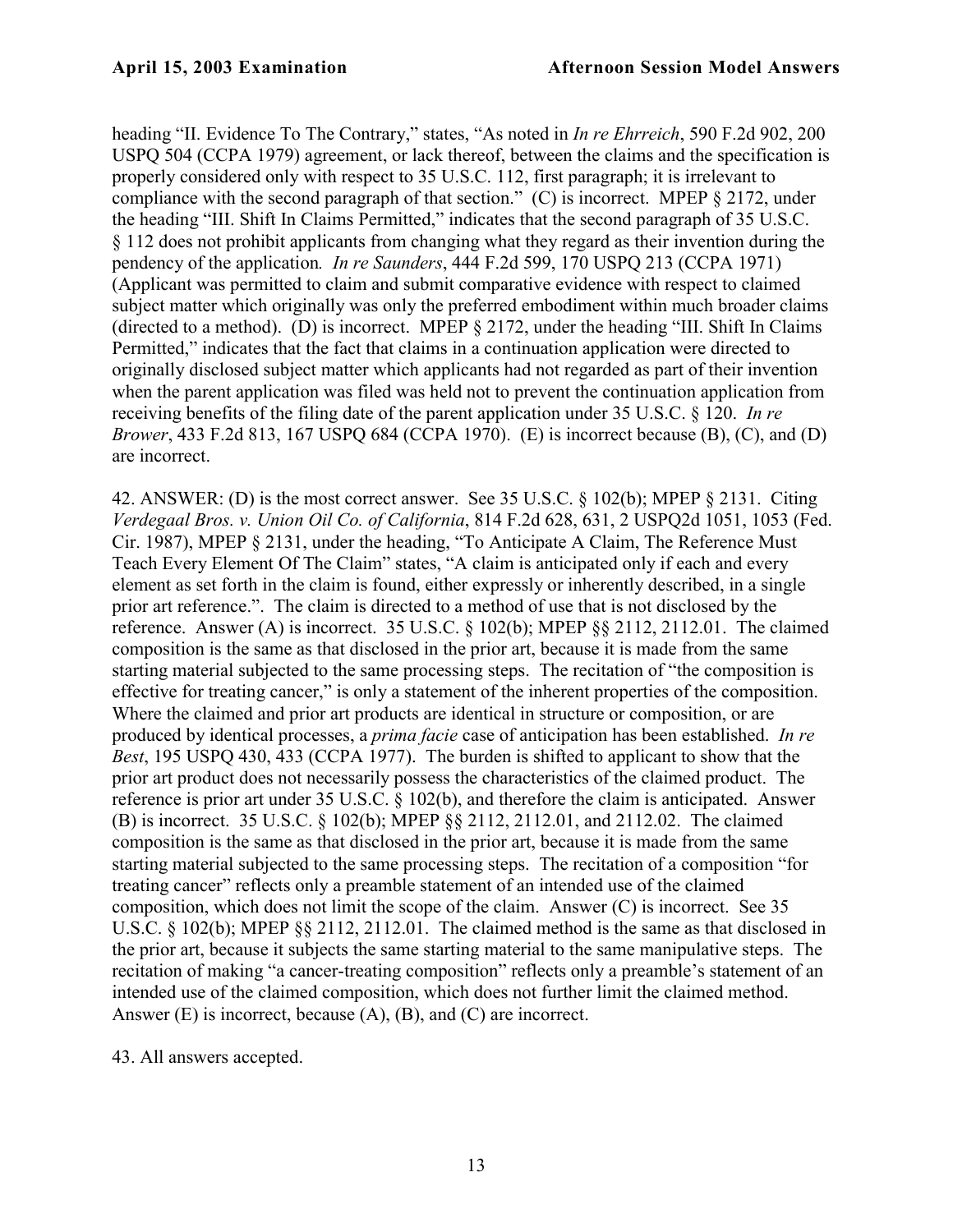44. ANSWER: (B) is the most correct answer. Any person at any time may file a request for reexamination. 35 U.S.C. § 302. As to (A) loser may appeal to District Court under 35 U.S.C. § 146. As to (C), there is no prohibition regarding spouses, family members, and other relatives. As to (D) according to 35 U.S.C. § 4, employees are prohibited during the period of their employment and one year thereafter. As to (E), (B) is true.

45. ANSWER: (D) is the most correct answer. See 37 CFR § 1.313(b); MPEP §§ 609, subpart (B)(4) and 1308. After payment of the issue fee it is impractical for the Office to consider any information disclosures. As to (A), a prior art statement is applicable only to patent, not application, files. 37 CFR § 1.501. As to (B), duty of disclosure continues until the patent is issued. As to (C), the patent should not be allowed to issue since it may contain invalid claims. As to (E) no amendment is entitled to entry after payment of the issue fee. 37 CFR. § 1.312(b).

46. ANSWER: (C) is the most correct answer. The internal report was intended to be confidential and therefore is not a "printed publication" under 35 U.S.C. § 102(b). See MPEP § 2128.01. Answer (A) is incorrect. An orally presented paper can be a "printed publication" if copies are available without restriction. The paper is a "printed publication" under 35 U.S.C. § 102(b). See MPEP § 2128.01. Answer (B) is incorrect. The thesis is a "printed publication" under 35 U.S.C. § 102(b). See MPEP § 2128.01. Answer (D) is incorrect. An electronic publication disclosed on the Internet is considered to be publicly available as of the date the item was posted. The reference is a "printed publication" under 35 U.S.C. § 102(b). See MPEP § 2128. Answer (E) is incorrect. There is no need to prove that anyone actually looked at a document. The manual is a "printed publication" under 35 U.S.C. § 102(b). See MPEP § 2128.

47. ANSWER: (B) is the most correct answer, and (A) and (C) are wrong. MPEP § 715.05 states "[i]f the patent is claiming the same invention as the application and its issue date is one year or more prior to the presentation of claims to that invention in the application, a rejection of the claims of the application under 35 U.S.C. § 135(b) should be made. See *In re McGrew*, 120 F.3d 1236, 1238, 43 USPQ2d 1632, 1635 (Fed.Cir. 1997) (holding that application of 35 U.S.C. § 135(b) is not limited to *inter partes* interference proceedings, but may be used as a basis for *ex parte* rejections.)". (D) is wrong. See MPEP § 2307 ("The fact that the application claim may be broad enough to cover the patent claim is not sufficient. *In re Frey*, 182 F.2d 184, 86 USPQ 99 (CCPA 1950)"). (E) is also wrong. See MPEP § 2307 ("If the claim presented or identified as corresponding to the proposed count was added to the application by an amendment filed more than one year after issuance of the patent...then under the provisions of 35 U.S.C. § 135(b), an interference will not be declared unless at least one of the claims which were in the application…prior to expiration of the one-year period was for 'substantially the same subject matter' as at least one of the claims of the patent.").

48. ANSWER: (D) is the most correct answer. See 35 U.S.C. § 102(a). As explained in MPEP § 901.01, the "matter canceled from the application file wrapper of a U.S. patent may be used as prior art as of the patent date in that it then constitutes prior public knowledge under 35 U.S.C. 102(a), *In re Lund*, 376 F.2d 982, 153 USPQ 625 (CCPA 1967). See also MPEP 2127 and 2136.02." (A) is incorrect. 35 U.S.C. § 102(e). As stated in MPEP § 901.01, "Canceled matter in the application file of a U.S. patent is not a proper reference as of the filing date under 35 U.S.C. 102(e), see *Ex parte Stalego*, 154 USPQ 52, 53 (Bd. App. 1966)." (B) is incorrect. As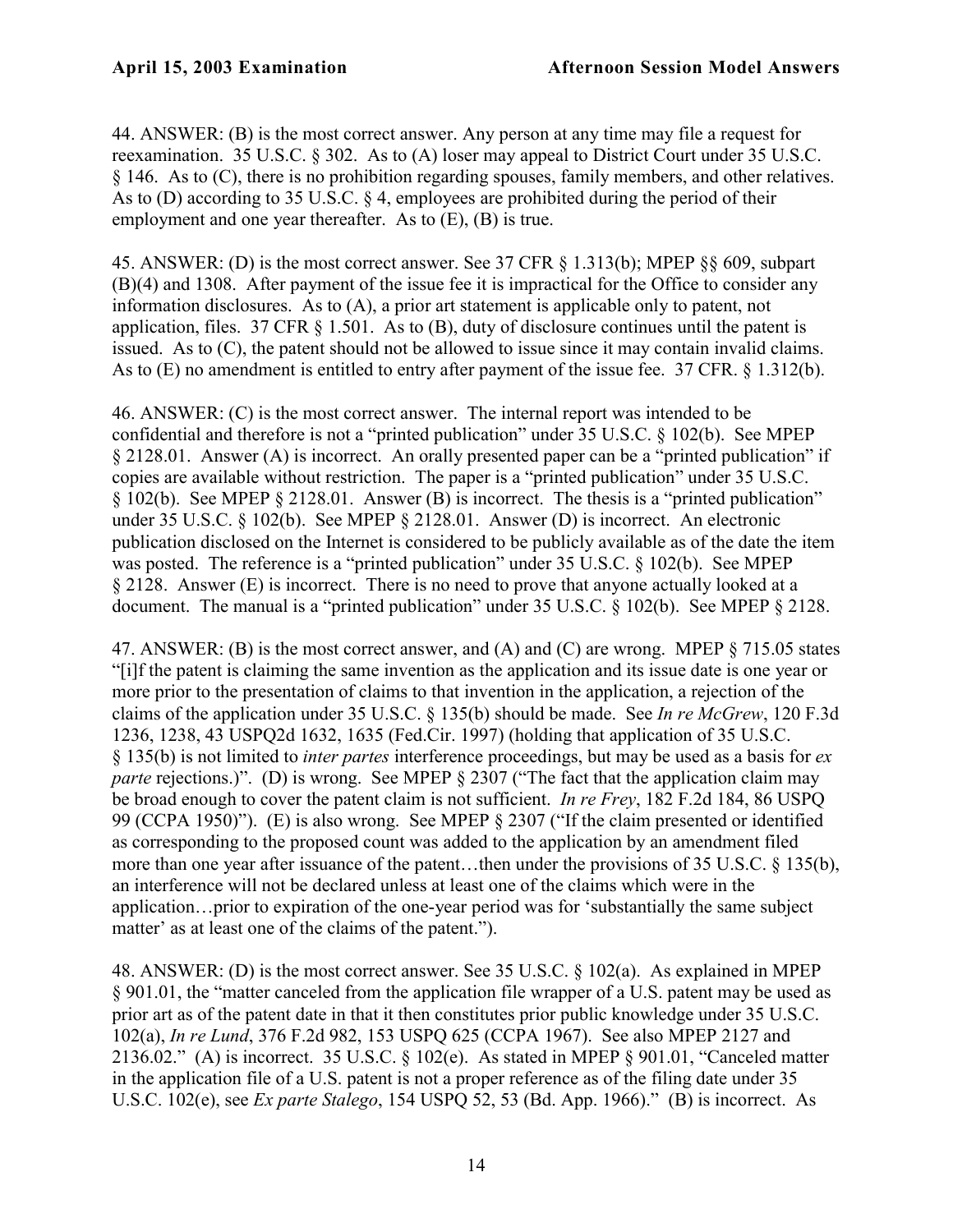stated in MPEP § 901.02, "*In re Heritage*, 182 F.2d 639, 86 USPQ 160 (CCPA 1950), holds that where a patent refers to and relies on the disclosure of a copending abandoned application, such disclosure is available as a reference. See also *In re Lund,* 376 F.2d 982, 153 USPQ 625 (CCPA 1967)." (C) is incorrect. As MPEP § 901.02 indicates, where the reference patent claims the benefit of a copending but abandoned application which discloses subject matter in common with the patent, and the abandoned application has an enabling disclosure of the common subject matter and claimed matter in the reference patent, the effective date of the reference as to the common subject matter is the filing date of the abandoned application. *In re Switzer,* 77 USPQ 1, 612 O.G. 11 (CCPA 1948); *Ex parte Peterson*, 63 USPQ 99 (Bd. App. 1944); and *Ex parte Clifford*, 49 USPQ 152 (Bd. App. 1940)." (E) is incorrect. As stated in MPEP § 901.05, "In general, a foreign patent, the contents of its application, or segments of its content should not be cited as a reference until its date of patenting or publication can be confirmed by an examiner's review of a copy of the document."

49. ANSWER: (B) is the most proper answer. MPEP § 2111, under the heading "Claims Must Be Given Their Broadest Reasonable Interpretation," states, in reference to *In re Prater*, 415 F.2d 1393, 1404-05, 162 USPQ 541, 550-51 (CCPA 1969): "The court explained that 'reading a claim in light of the specification,['] to thereby interpret limitations explicitly recited in the claim, is a quite different thing from 'reading limitations of the specification into a claim,' to thereby narrow the scope of the claim by implicitly adding disclosed [sic, *disclosed*] limitations which have no express basis in the claim." Answer (A) is incorrect because, as pointed out in MPEP § 2111.01, the court in *In re Marosi*, 710 F.2d 799, 802, 218 USPQ 289, 292 (Fed. Cir. 1983) (quoting *In re Okuzawa*, 537 F.2d 545, 548, 190 USPQ 464, 466 (CCPA 1976)), states: "It is well settled that 'claims are not to be read in a vacuum and limitations therein are to be interpreted in light of the specification in giving them their "broadest *reasonable* interpretation."" Answer (C) is incorrect because MPEP § 2111.01, under the heading "Plain Meaning Refers To The Meaning Given to The Term By Those Of Ordinary Skill In The Art," states that "[w]hen not defined by applicant in the specification, the words of a claim must be given their plain meaning." Answer (D) is incorrect because MPEP § 2111.01 states that it is only when the specification provides a definition for terms appearing in the claims can the specification be used to interpret the claim language. Answer (E) is incorrect. See MPEP § 2111.01, under the heading "Plain Meaning Refers To The Meaning Given to The Term By Those Of Ordinary Skill In The Art," states, in reliance upon *In re Donaldson*, 16 F.3d 1189, 1193, 29 USPQ2d 1845, 1848 (Fed. Cir. 1994), that there is "one exception, and that is when an element is claimed using language falling under the scope of 35 U.S.C. 112,  $6<sup>th</sup>$  paragraph (often broadly referred to as means or step plus function language). In that case, the specification must be consulted to determine the structure, material, or acts corresponding to the function recited in the claim."

50. ANSWER: (E) is the most correct answer. Both (A) and (C) are correct. MPEP § 2163.01, under the heading "Support For The Claimed Subject Matter In The Disclosure," states that "[I]f the examiner concludes that the claimed subject matter is not supported [described] in an application as filed, this would result in a rejection of the claim on the ground of a lack of written description under 35 U.S.C. 112, first paragraph, or denial of the benefit of filing date of a previously filed application." (B) is incorrect. MPEP § 2163.01 states that unsupported claims "should not be rejected or objected to on the ground of new matter. As framed by the court in *In*